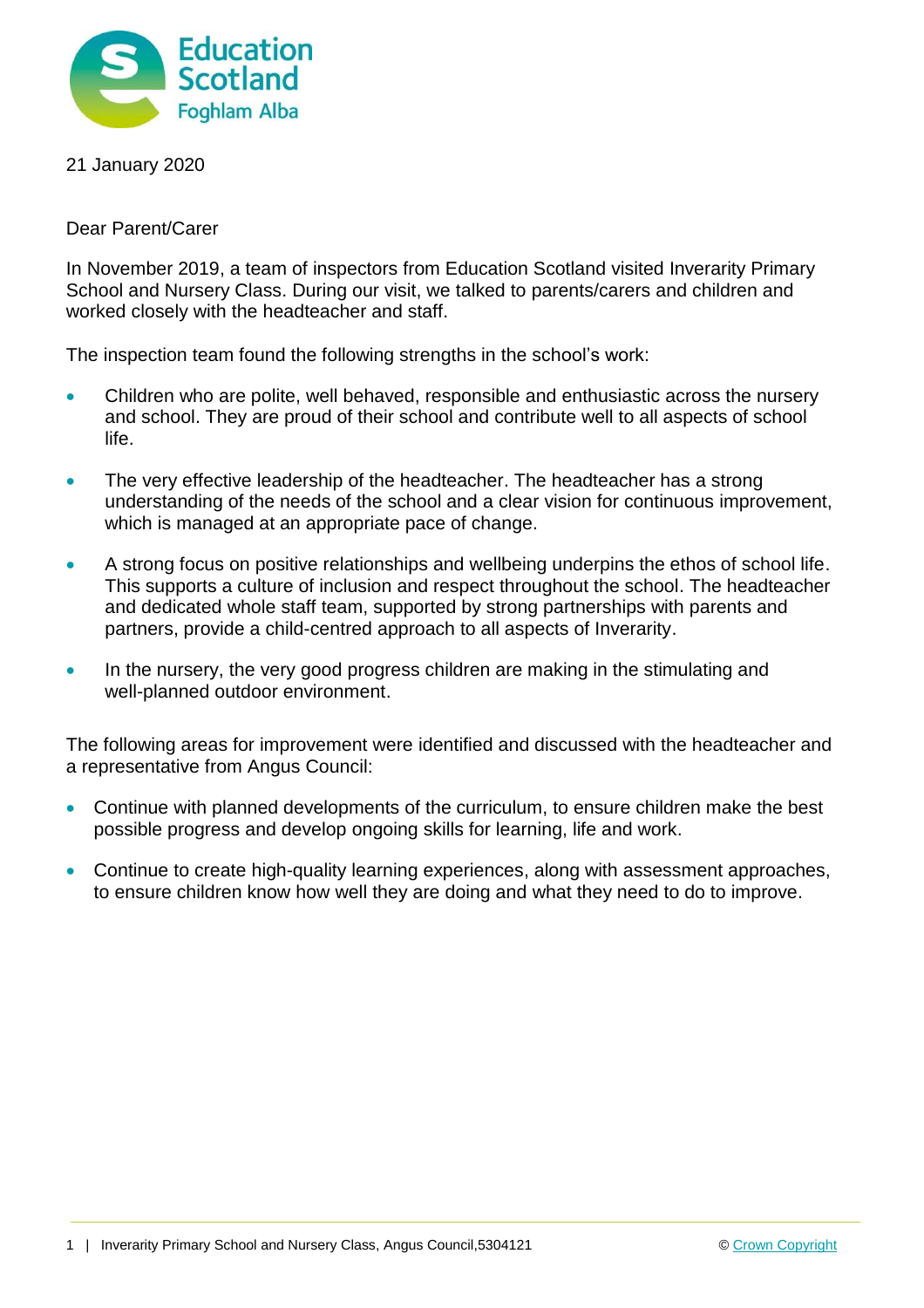

We gathered evidence to enable us to evaluate the school's work using four quality indicators from [How good is our school? \(4](https://education.gov.scot/improvement/Documents/Frameworks_SelfEvaluation/FRWK2_NIHeditHGIOS/FRWK2_HGIOS4.pdf)<sup>th</sup> edition) and [How good is our early learning and childcare?.](https://education.gov.scot/improvement/Documents/Frameworks_SelfEvaluation/FRWK1_NIHeditSelf-evaluationHGIELC/HGIOELC020316Revised.pdf) Quality indicators help schools, local authorities and inspectors to judge what is working well and what needs to be improved. Following the inspection of each school, the Scottish Government gathers details of our evaluations to keep track of how well Scottish schools are doing.

## Here are Education Scotland's evaluations for Inverarity Primary School and Nursery Class

| <b>Quality indicators for the primary stages</b>                                                                                          | <b>Evaluation</b> |
|-------------------------------------------------------------------------------------------------------------------------------------------|-------------------|
| Leadership of change                                                                                                                      | good              |
| Learning, teaching and assessment                                                                                                         | good              |
| <b>Raising attainment and achievement</b>                                                                                                 | good              |
| <b>Ensuring wellbeing, equality and inclusion</b>                                                                                         | very good         |
| Descriptions of the evaluations are available from:<br>How good is our school? (4 <sup>th</sup> edition), Appendix 3: The six-point scale |                   |

| <b>Quality indicators for the nursery class</b>                                                                                      | <b>Evaluation</b> |
|--------------------------------------------------------------------------------------------------------------------------------------|-------------------|
| Leadership of change                                                                                                                 | good              |
| Learning, teaching and assessment                                                                                                    | good              |
| <b>Securing children's progress</b>                                                                                                  | very good         |
| Ensuring wellbeing, equality and inclusion                                                                                           | very good         |
| Descriptions of the evaluations are available from:<br>How good is our early learning and childcare? Appendix 1: The six-point scale |                   |

A more detailed document called Summarised Inspection Findings (SIF) will be available on the Education Scotland website at:

<https://education.gov.scot/education-scotland/inspection-reports/reports-page/?id=3046>